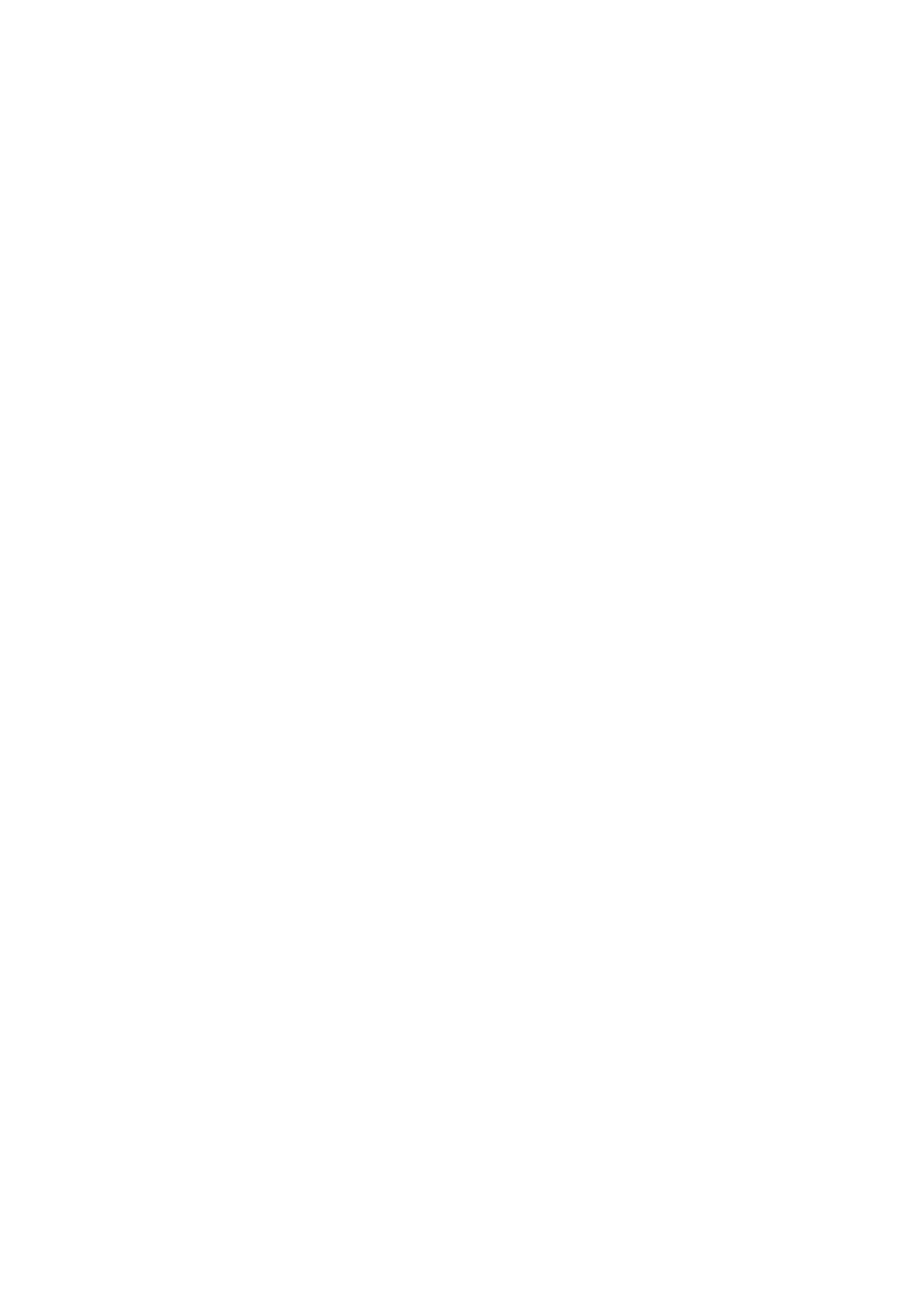# **7. BALTRAY**

### **7.1 Context/ Character**

Baltray is a coastal settlement located on the Boyne Estuary approximately 1km south of Termonfeckin and 7km north of Drogheda. On approach to the village from a northerly direction, the Baltray standing stones, a group of megaliths, can be viewed. Panoramic views across the Boyne Estuary are available when travelling from Drogheda. Access to the village from this direction is via an ancient three-arched stone bridge over the mouth of the River Boyne.

The village form is linear with an irregular continuous string of buildings overlooking the coast. The settlement form is intact and retains its essential quality. The scale of the traditional village is predominantly single storey interspersed with two storey properties. Many of the buildings within the village centre were originally thatched cottages.

|                                              | <b>Settlement Overview - Baltray</b>                                                                                                                                                                                                                                                                                                                                                                        |
|----------------------------------------------|-------------------------------------------------------------------------------------------------------------------------------------------------------------------------------------------------------------------------------------------------------------------------------------------------------------------------------------------------------------------------------------------------------------|
| <b>Position in Settlement Hierarchy</b>      | Village                                                                                                                                                                                                                                                                                                                                                                                                     |
| 2016 Population                              | 132                                                                                                                                                                                                                                                                                                                                                                                                         |
| 2011 Population                              | 103                                                                                                                                                                                                                                                                                                                                                                                                         |
| Percentage Change 2011-2016                  | 28%                                                                                                                                                                                                                                                                                                                                                                                                         |
| <b>Housing Stock 2016</b>                    | 71                                                                                                                                                                                                                                                                                                                                                                                                          |
| <b>Residential Units granted since 2015</b>  | 25 units (7 units completed at the time of<br>writing)                                                                                                                                                                                                                                                                                                                                                      |
| <b>Education Facilities</b>                  | None                                                                                                                                                                                                                                                                                                                                                                                                        |
| <b>Community Facilities</b>                  | None                                                                                                                                                                                                                                                                                                                                                                                                        |
| <b>Architectural Conservation Area (ACA)</b> | <b>None</b>                                                                                                                                                                                                                                                                                                                                                                                                 |
| <b>Protected Structures</b>                  | 6                                                                                                                                                                                                                                                                                                                                                                                                           |
| Zone of Archaeological Potential (ZAP)       | No                                                                                                                                                                                                                                                                                                                                                                                                          |
| <b>Views and Prospects</b>                   | No.                                                                                                                                                                                                                                                                                                                                                                                                         |
| <b>Adjacent to European Site</b>             | Boyne Estuary SPA (4080)                                                                                                                                                                                                                                                                                                                                                                                    |
|                                              | Boyne and Coast Estuary SAC (1957)                                                                                                                                                                                                                                                                                                                                                                          |
| <b>Strategic Flood Risk Assessment</b>       | Flood Zone A along coast, rivers flowing into<br>settlement, on lands to the east and, in<br>addition to pockets of Flood Zone B, at<br>various locations throughout the settlement.<br>Manage flood risk and development in<br>accordance with the Eastern Flood Risk<br>Management Plan and in line with Policy<br>Objectives as set out in Volume 1. Chapter<br>10: Infrastructure and Public Utilities. |

#### **Table 7.1: Settlement Overview**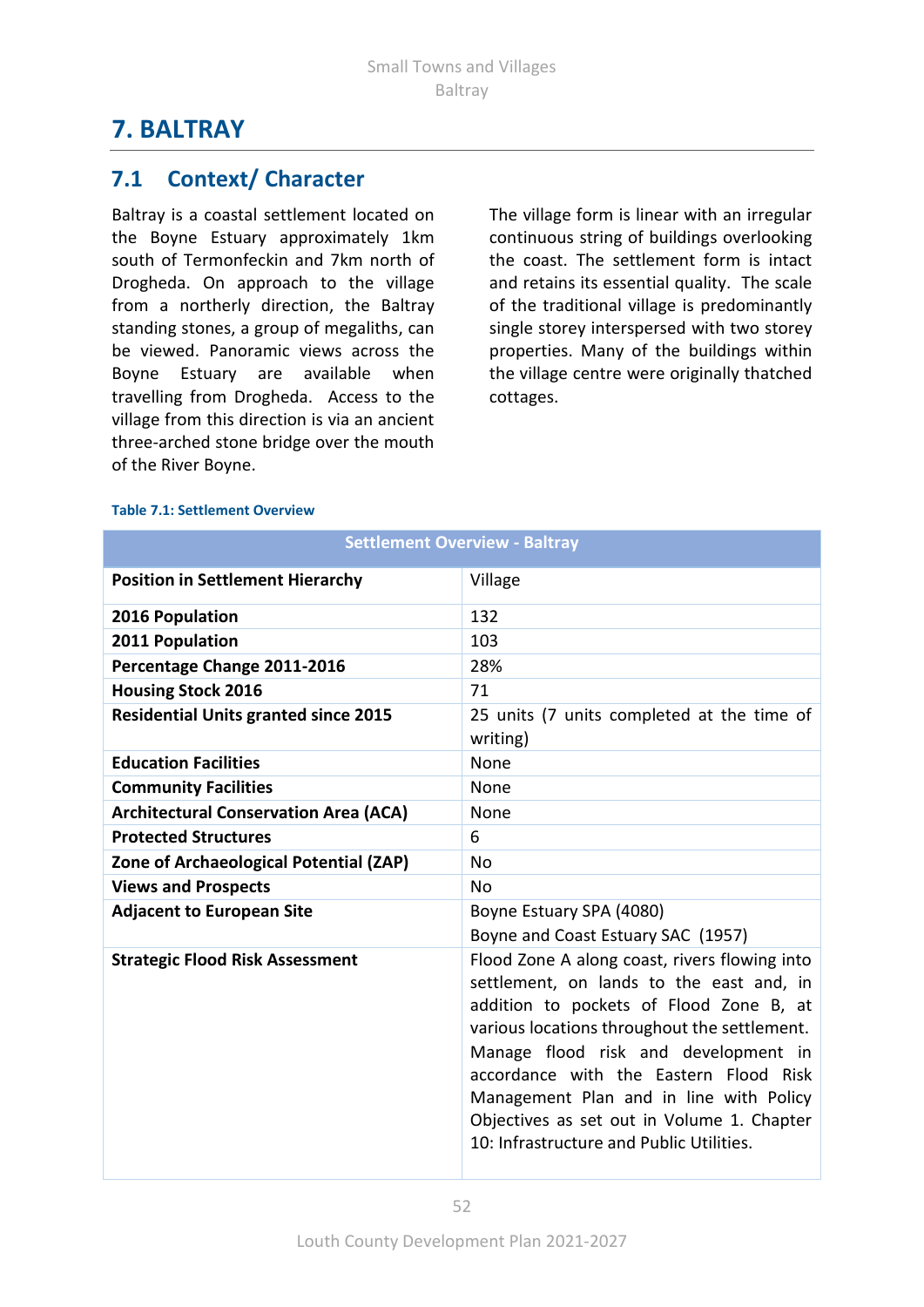#### Small Towns and Villages Baltray

|                                               | <b>Settlement Overview - Baltray</b>                                                                                                                                                                                                                                                                        |
|-----------------------------------------------|-------------------------------------------------------------------------------------------------------------------------------------------------------------------------------------------------------------------------------------------------------------------------------------------------------------|
|                                               | has been allocated funding<br>LCC.<br>to<br>implement the Drogheda and Baltray Flood<br>Relief scheme and is working with the OPW<br>on the progression of this project.                                                                                                                                    |
| <b>Water Services Infrastructure/Capacity</b> | Water for Baltray is supplied from the South<br>Louth and East Meath Water Resource Zone.<br>There was limited capacity available at the<br>time of writing.<br>Foul water in Baltray is treated in the<br>Drogheda Waste Water Treatment Plant,<br>which had available capacity at the time of<br>writing. |

## **7.2 Opportunities**

- To continue to promote and enhance Baltray's traditional setting and strengthen its sense of place.
- Promote development of brownfield and infill sites, which respect the character of Baltray.
- Improvement to the public realm for the benefit of those residing in and visiting the village.

### **7.3 Settlement and Housing**

The land use strategy for Baltray aims to protect the village's coastal setting and to prevent the village coalescing with Termonfeckin. In the 2016 census, Baltray had a population of 132 persons, and as such, it is County Louth's smallest village. In proportion to the size of Baltray, the village has experienced significant demand for residential development over the previous plan period, reflecting its proximity to Drogheda and appealing location.

Having regard to the village's traditional form which is largely still intact, and the limited number of services available, building out of extant permissions and consolidation of the existing urban footprint are considered to be the most appropriate form of development during the life of this Plan.

The existing public house is zoned as village centre, as is a small area to the west of the village where a local shop could be located. The Open Space designations enhance and protect Baltray's setting as well as providing opportunity for passive and active recreation.

### **7.4 Economy and Employment**

Baltray is identified as a Level 4 retail centre in the County Retail Hierarchy. There is an extant permission for a small shop to the west of the village.

Fishermen and farmers would have traditionally resided in the village. Today, employment opportunities are limited to a bar (The  $19<sup>th</sup>$ ) and the adjoining 'County Louth Golf Club'.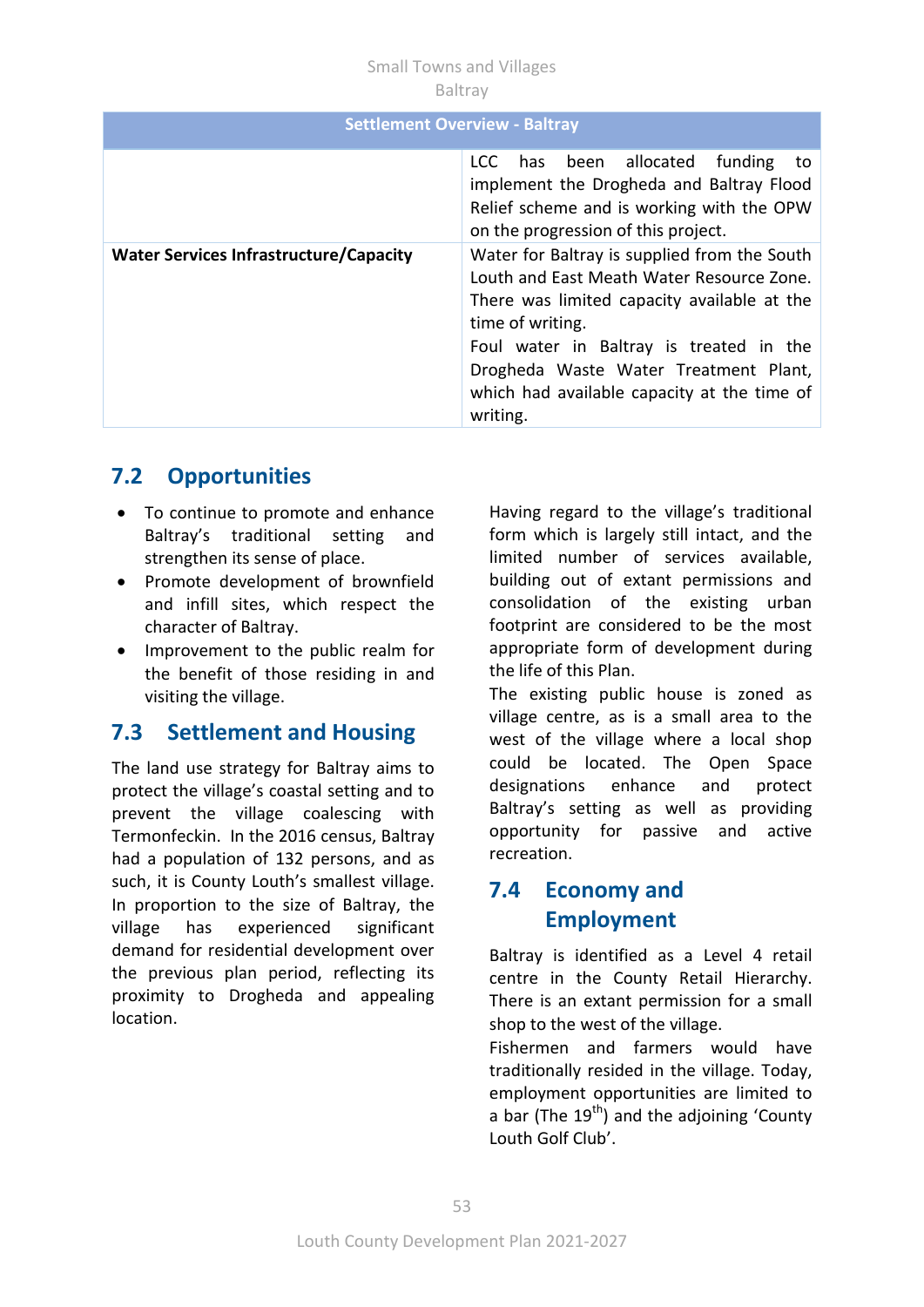The Links course has hosted several championships including the Irish Open in 2004 and 2009 thus attracting national and international visitors.

Day-trippers to the area including those utilising the golf club provide an important source of income for Baltray.

The limited employment opportunities available demonstrate that Baltray has mainly developed as a commuter village, with the majority of residents dependent on employment opportunities elsewhere.

This Plan shall continue to support tourism development and shall capitalise upon existing heritage assets through the promotion of the heritage trails.

### **7.5 Water Services Infrastructure**

Baltray is served by the following water services infrastructure:

**Water**: Water for Baltray is supplied from the South Louth and East Meath Water Resource Zone. There was limited capacity available at the time of writing.

**Wastewater**: Foul water in Baltray is treated in the Drogheda Waste Water Treatment Plant, which had available capacity at the time of writing.

#### **7.6 Movement**

Baltray is located along the R167, which links the village to Drogheda and Termonfeckin. The village is served by the Drogheda to Grangebellew public bus service (Service 189), with five daily services from Monday to Friday. Baltray would benefit from improved bus infrastructure including a shelter and seating.

A country lane runs from the village to Termonfeckin via An Grianán education facility and an informal pathway also provides access to the beach.

The enhancement of these paths would provide increased recreational opportunities for those residing in and visiting the village as well as improving connectivity and reducing reliance on the private car.

The provision of the Coastal Greenway from Baltray to Drogheda in conjunction with the Louth Coastal defences project provides an opportunity to link the Great Eastern Greenway (which would run in a northerly direction) and the Boyne Greenway (which would run in a southerly direction). This would be an important recreational and tourism asset to the area.

## **7.7 Natural and Built Heritage**

Positioned on the northern shore of the Boyne Estuary, the natural heritage of the coastline is afforded protection under both national and European legislation. It lies within a Special Area of Conservation (SAC) and Special Protection Area (SPA).

There are six Protected Structures within the boundary of the village as detailed in Table 7.2. The locations of these Protected Structures are illustrated on the Baltray Composite Map. There are several archaeological features within the village, which are listed in the Record of Monuments and Places. Their locations are illustrated on the Composite Map. Baltray also has a network of tree stands and hedgerows, which are identified as having a special amenity value, details of which are provided on the Composite Map.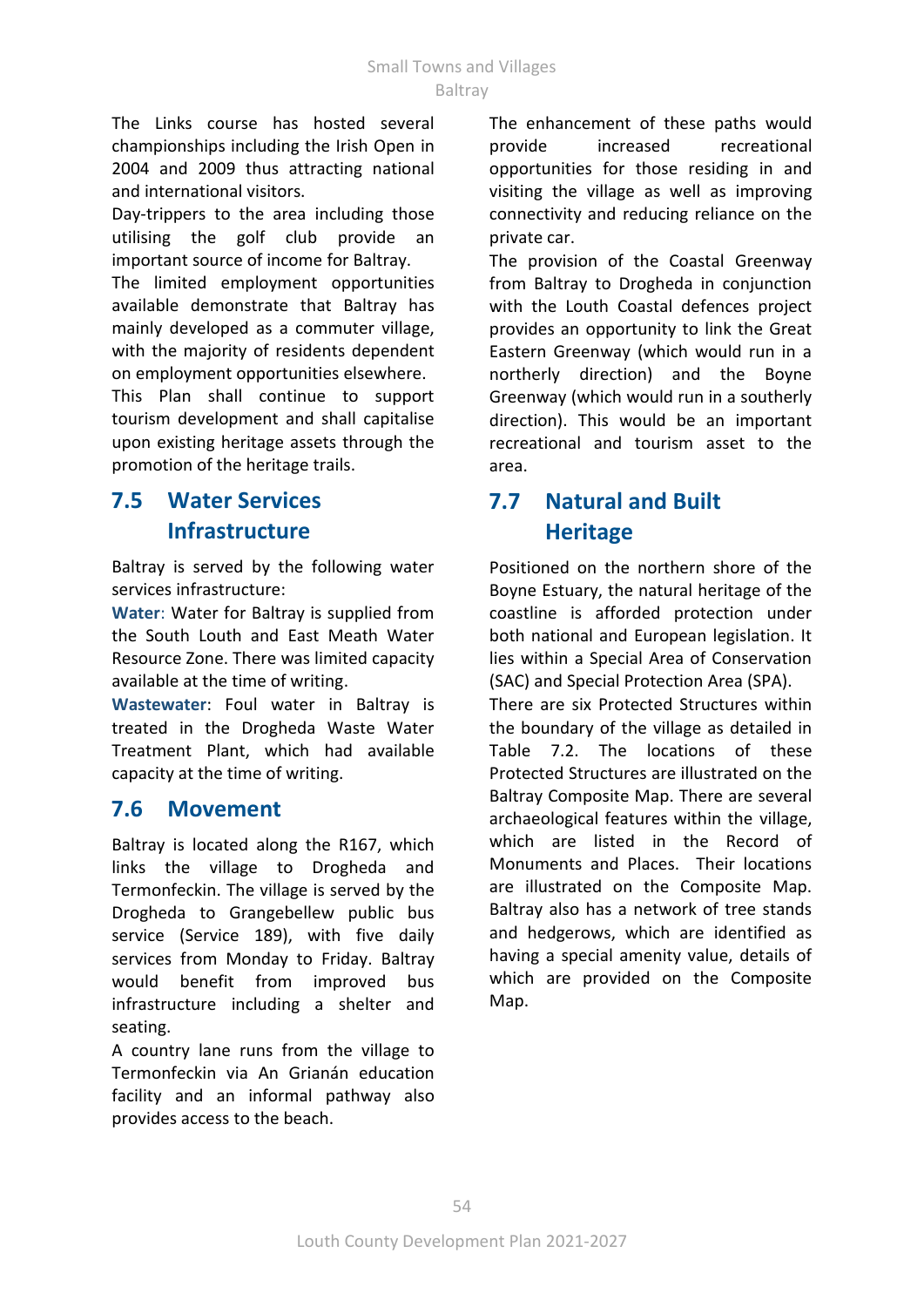#### Small Towns and Villages Baltray

#### **Table 7.2: Protected Structures in Baltray**

| <b>ID Number</b> | <b>Name</b>             |
|------------------|-------------------------|
| Lhs 025-004      | Bragan Bridge           |
| Lhs 025-005      | Banktown Thatch c.1830  |
| Lhs 025-015      | Corn Shed / Barn c.1860 |
| LHS 025-006      | <b>Baltray Thatch</b>   |
| LHS 025-007      | St. Anne's Thatch       |
| LHS 025-008      | <b>Baltray Thatch</b>   |

### **7.8 Urban Design and Public Realm**

The Town and Village Renewal Scheme is a funding mechanism designed to rejuvenate rural towns and villages throughout Ireland. Projects eligible under this scheme include environmental improvements and public realm projects, such as upgrades to civic spaces and investment in street furniture, footpaths, and cycle ways. This Plan will support any funding applications under this scheme or similar schemes that would enhance the public realm, built environment, and environmental quality of Baltray.

Any new development within the village ought to acknowledge and respect its traditional built form and character. Two areas have been identified for public realm improvements and these are located to the west of the village and opposite the public house.

These areas represent important entrance nodes, the first to the village itself and the latter to the golf course. Public realm enhancement opposite the public house could provide for passive recreation, benefitting day-trippers and locals alike.

### **7.9 Policy Objectives**

The Policy Objectives set out below are in addition to those included in the Written Statement in Volume 1 of the County Development Plan. To avoid repetition Policy Objectives have only been restated where they have particular relevance to the settlement. These should therefore be read in conjunction with the Policy Objectives and Development Standards and Guidance set out in Volume 1 of the County Development Plan.

# **7.9.1 Settlement and Housing**

| <b>Policy Objective</b> |                                                                                                                                                                                                                                        |  |
|-------------------------|----------------------------------------------------------------------------------------------------------------------------------------------------------------------------------------------------------------------------------------|--|
| <b>BAL1</b>             | To support the role of Baltray by facilitating development that will contribute to<br>the character and structure of the village, and complement and enhance the<br>quality of the village's attractive built and natural environment. |  |
|                         |                                                                                                                                                                                                                                        |  |
| <b>Policy Objective</b> |                                                                                                                                                                                                                                        |  |

| <b>BAL 2</b> | To secure the implementation of the Core Strategy of the County Development              |
|--------------|------------------------------------------------------------------------------------------|
|              | Plan, in so far as is practicable, by ensuring the housing allocation for Baltray is not |
|              | exceeded.                                                                                |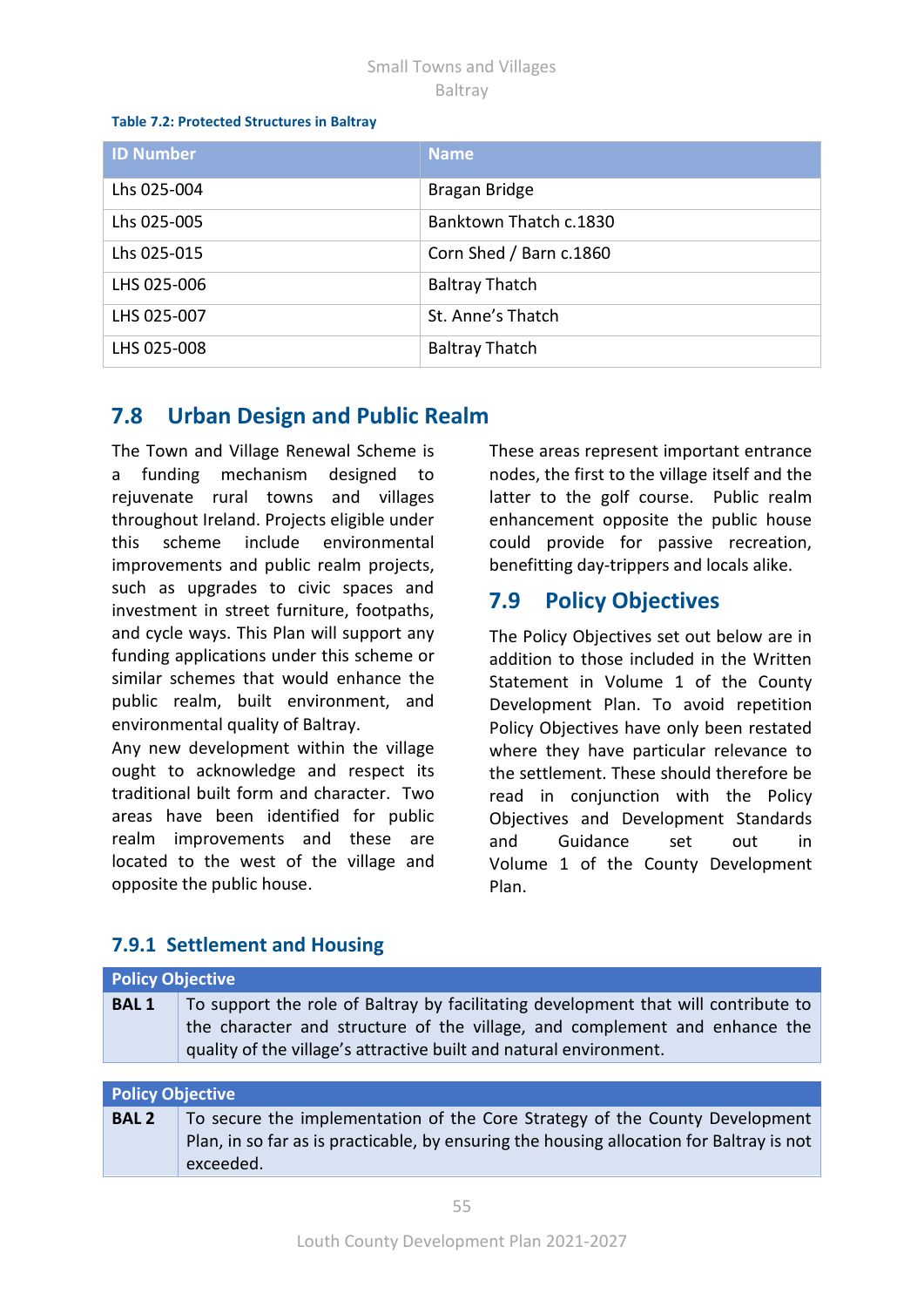| <b>Policy Objective</b> |                                                                                       |
|-------------------------|---------------------------------------------------------------------------------------|
| <b>BAL3</b>             | To support and encourage residential development on under-utilised and/or             |
|                         | vacant lands including 'infill' and 'brownfield' sites, subject to a high standard of |
|                         | design and layout being achieved.                                                     |

#### **7.9.2 Economy and Employment**

#### **Policy Objective BAL 4** To encourage the return of vacant buildings in the settlement to uses which complement the existing scale and character of the village.

|  | <b>Policy Objective</b> |
|--|-------------------------|
|  |                         |

**BAL 5** To support and promote sustainable tourism development in Baltray.

| <b>Policy Objective</b> |                                                                       |
|-------------------------|-----------------------------------------------------------------------|
|                         | <b>BAL 6</b> To support and promote the provision of heritage trails. |
|                         |                                                                       |
| <b>Policy Objective</b> |                                                                       |

| <b>BAL7</b> | To encourage the provision of a retail facility which meets the needs of those     |
|-------------|------------------------------------------------------------------------------------|
|             | residing and visiting the village as well as those living in the rural hinterland. |

#### **7.9.3 Infrastructure**

| <b>Policy Objective</b> |                                                                               |
|-------------------------|-------------------------------------------------------------------------------|
| <b>BAL 8</b>            | To liaise with and support Irish Water to endeavour to provide adequate water |
|                         | services to meet the development needs of Baltray within the Plan period.     |

# **Policy Objective**

**BAL 9** To support existing public, community and sporting facilities and the provision of any additional facilities.

#### **Policy Objective**

**BAL 10** To support the progression and delivery of social and community projects.

| <b>Policy Objective</b> |                                                                                        |  |
|-------------------------|----------------------------------------------------------------------------------------|--|
| <b>BAL 11</b>           | $\Box$ To avoid land uses or development identified as 'highly vulnerable development' |  |
|                         | in Table 3.1 of 'The Planning System and Flood Risk Management Guidelines              |  |
|                         | (2009)' on lands at risk of flooding and where development in floodplains cannot       |  |
|                         | be avoided, take a sequential approach to flood risk management based on               |  |
|                         | avoidance, reduction and adaptation to the risk.                                       |  |

#### **7.9.4 Movement**

| <b>Policy Objective</b> |                                                                                       |  |
|-------------------------|---------------------------------------------------------------------------------------|--|
|                         | <b>BAL12</b>   To promote and facilitate the development of walkways and cycleways at |  |
|                         | appropriate locations throughout Baltray including the provision of the Coastal       |  |
|                         | Greenway to Drogheda.                                                                 |  |